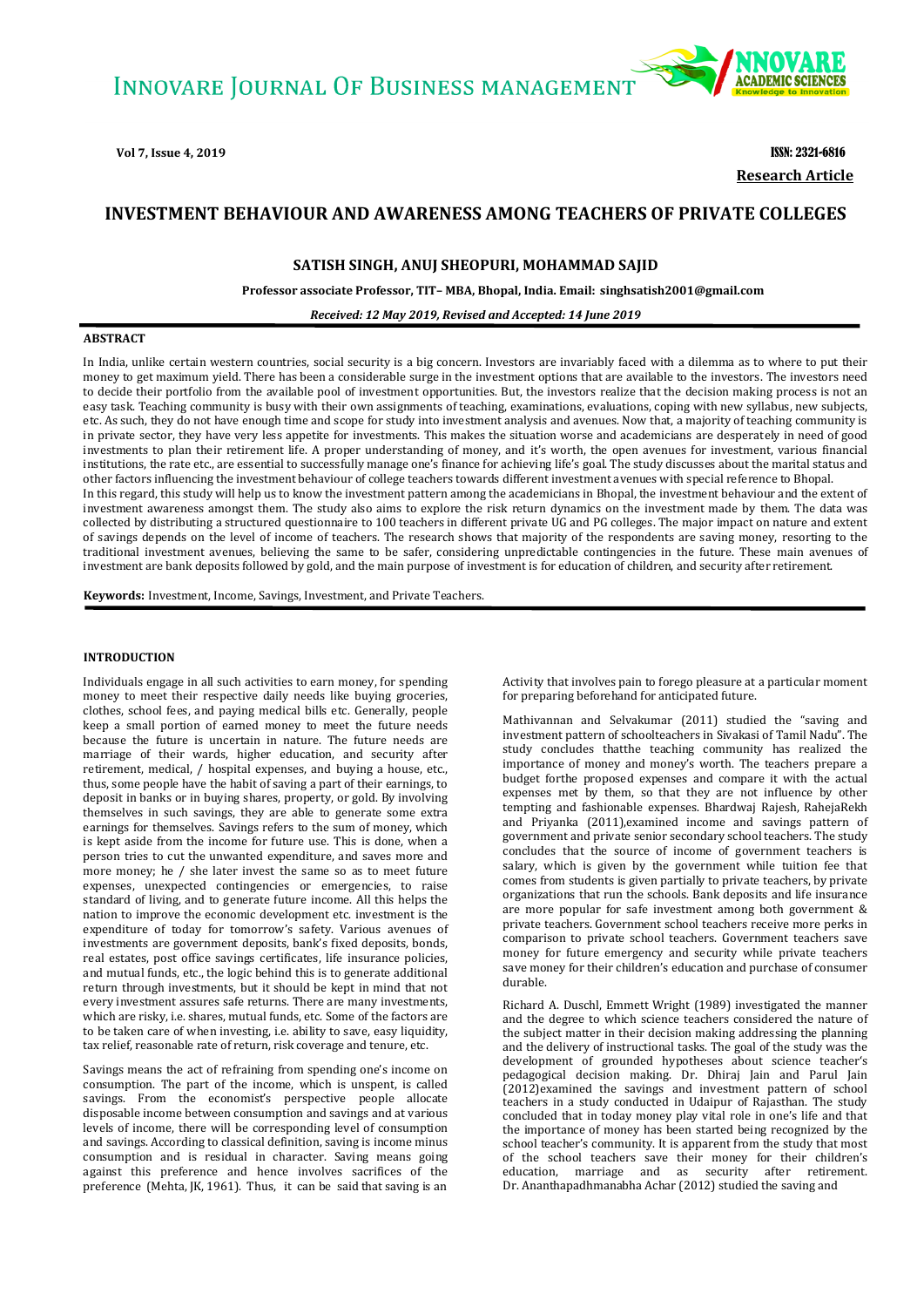investment behavior of teachers, it was analyzed that individual's savings and investment behavior depends upon their age, gender, and marital status, etc. In similar manner, their family characteristics such as family income, status, and upbringing also determine their behavior.

The developing countries like India need funds for economic development and growth. For this proper cash, management is required. While planning the management of cash, the twin objectives of financial management-liquidity and profit ability is to be kept in mind. The cash balances must be adequate to meet obligations in right time otherwise; a large cash reserve may be wasteful which could be better employed elsewhere. The three variables that gauge the development of an economy are Income, Savings and Investment. While investment is the single most factors for the development of an economy, it is savings, which provides the basis for investment. Savings appears to be crucial variable indicating the capacity or willingness of an economic unit to forego current consumption by channeling a part of the resources to capital formation. Investment in its broadest sense, means the sacrifice of certain present value for (possible uncertain) future value.

A difference is often made between investment and savings. Savings is defined as foregone consumption; investment increases national output in the future. Thus, the three main elements of the investments are environment-securities (also known as financial investments), security markets (also known as financial institutions) and financial intermediaries (also known as financial institutions).Money saved is of no use if it is not invested in various productive assets or capital goods. When the savings are properly invested in some productive areas, it automatically enhances the national product or per capita income of a country. This helps in improving the standard of living. For proper investment, a person has to study the alternative avenues of investment, their risk, return characteristics. He / she have to check the risk involved and the safety of investments conditions. After doing this, it helps oneself to forecast and make proper projections. The saving in financial form include savings in currency, bank and non- bank deposits, LIC finds, provident funds, pensions fund, share and debentures, etc.

The investment pattern and saving behavior of employee's sector is determined by their expectations from the various preferred avenues. Preference may vary due to various considerations i.e. safety, liquidity and marketability, returns, tax benefits, risk involved etc. Investment also depends upon the awareness about investment opportunities, level of knowledge and how these investment opportunities are evaluated and selected. The appropriate investment decisions requires a complete understanding of a range of subjects like finance, tax, economics, accountancy, business laws etc. However, employees owing to the lack of education are not able to comprehend such subjects. The socio-economic profile of the employees constitutes a significant component in understanding the social structure of the university and by large of the society. The variables that relate to structural position of the university are age, education, occupation, income, expenditure, savings and investments. The age analysis helps in classifying the employees to indicate existing population structure of the university. It is assumed that aged employees give a mature insight into various changing dimensions of the society. Education affects employment chances and values of the employees towards society. Occupation reflects the change from primary to new and traditional ones. The ever-changing scenario with regard to income, expenditure, saving reflects changes in standard of living of the employees and quality of life. The socio economic profile of the employees reveals that the majority of employees are male, as they constitute 55% the total respondents among various colleges of **Bhopal** 

Education profile of employees is postgraduates followed by postgraduates with PhD and then postgraduates with NET, etc. Most of the employees are from31 – 40 year categories (41%). Majority of respondents are married (57%). Income wise distribution reveals that a greater number of the employees (46%) have income in the range between Rs 15001 to Rs 30000 per month. Further the cross tabulation of education and income reveals that there is high positive correlation between the two. As the employees who are

highly qualified are earning far more than those who are less qualified. In this paper, the expenditure wise distribution of the employees reveals that people are meticulously spending; they know they are private employees serving in private colleges. Saving analysis reveals, that majority of respondents still save in bank FDs and post offices, rather than shares, mutual funds, etc.

Savings and investment behaviour is influenced by several factors: sociological, psychological, demographical, and economic. An attempt is made in this section to analyze the various determinants of savings and investment behaviour of the teachers. It is widely accepted in literature that various economic factors (size of income, disposable and discretionary income) individual differences (personal likes and dislikes), and family circumstances (family lifestyle and consumption patterns) strongly influence the saving and investment behaviour. The teaching community covered in this study cannot be an exception to this phenomenon. To find out association between individual characteristics such as age, gender, marital status; social features such as education, life cycle stages, type of family, family location (rural/urban); family characteristics such as income, family earning status, occupational status and saving and investment behaviour of the respondents, chi-square test is applied. The researcher proceeded on the 'null hypothesis', so that there is no association between the independent and dependent attributes. If the calculated value of chi-square, at certain level of significance, is less than the table value, the research hypothesis is accepted, otherwise, the hypothesis is rejected drawing the inference that there is no association between the attributes.

### **Objectives of the Study**

The research study is an attempt to analyze the relationship between savings and investment pattern of the college teachers. Following are the objectives of the study-

To study the awareness of investment among the teachers. To analyze the savings and investment pattern of school teachers. To find the preferable investment avenue of the school teachers.

### **Hypothesis**

Researcher will formulate following null hypothesis for study- $H<sub>01</sub>$ There is no significant relationship between age and annual savings.

H02There is no significant relationship between annual income and preferred investment.

| Profile         | <b>Parameters</b> | No. of respondents /<br>% |  |  |
|-----------------|-------------------|---------------------------|--|--|
| Gender          | Male              | 55                        |  |  |
|                 | Female            | 45                        |  |  |
| Age             | $25 - 30$         | 39                        |  |  |
|                 | $31 - 40$         | 41                        |  |  |
|                 | $41 - 50$         | 13                        |  |  |
|                 | $50 -$ Above      | 7                         |  |  |
| Qualification   | Post Graduate     | 53                        |  |  |
|                 | P.G., PhD         | 36                        |  |  |
|                 | P.G. NET, etc.    | 11                        |  |  |
| Marital status  | Married           | 57                        |  |  |
|                 | Unmarried         | 43                        |  |  |
| Monthly income  | 10000 - 15000     | 27                        |  |  |
|                 | 15001 - 30000     | 46                        |  |  |
|                 | 30001 - 40000     | 14                        |  |  |
|                 | $40001 -$ Above   | 13                        |  |  |
| Monthly savings | $0 - 2000$        | 39                        |  |  |
|                 | $2001 - 5000$     | 29                        |  |  |
|                 | 5001 - Above      | 32                        |  |  |

**Table 1: Table of Parameters**

What is/are your investment objectives?

- Risk coverage
- Secured retirement
- Children education
- Other purpose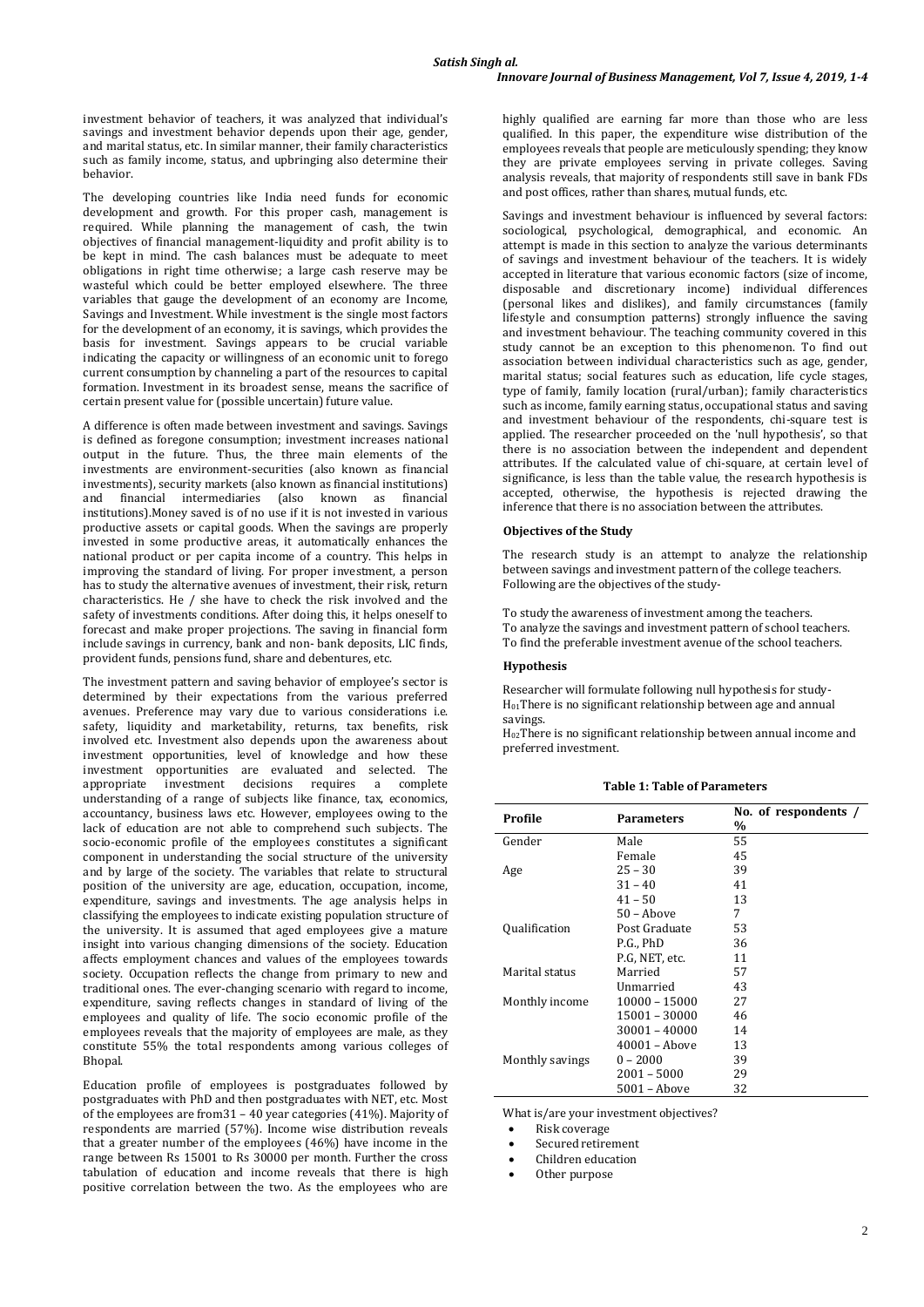

The above graph shows that nearly (33%) and(37%) respondents said that the risk coverage and children education are the main objectives of their investment. (25%) have secured retirement as the investment objective. The respondents being the college teachers only (5%) respondents have other objectives.

How often do you invest?

- Monthly
- Quarterly
- Semi-annually
- Annually



From the above graph it can be inferred that majority of the teachers (36%) invest on a monthly basis followed by quarterly (29%), semiannually (19%) and annually (16%). It shows that majority of the teachers invest monthly in avenues like recurring deposit, etc.

Why do you invest in a particular investment?

- Safety
- High returns
- Low risk
- Tax benefits
- $\bullet$



The above graph shows that majority of the respondents look for safety in their investment(40%) over low risk (31%), high returns (16%)and tax benefits (13%). It shows that safety and low risk are the main elements of investments for teachers.

Which of the following investment avenue do you prefer?

- Post office saving
- Bank deposit
- Gold
- Real Estate
- Shares
- LIC, etc.



From the above graph, it can be inferred that(28%) respondents prefer bank FD over other investment avenues. The second most preferred avenue is post office savings (22%), followed by gold (18%), real estate (17%) shares and LIC (6%) and (9%) respectively. It shows that even after, the respondents are from Bhopal, they are educated and professionals, there is a lack of awareness for shares, bonds, mutual funds, etc. They still prefer traditional methods of savings, i.e. bank FDs and post office savings, etc.

Who influences the investment decision?

- Self
- Husband/wife
- Father/mother
- Friends



The above graph shows that the majority of the respondents (38%) invest on their without consulting others, and (29%) prefer friends advice before investing, followed by husband/wife (19%) and father/mother (14%).